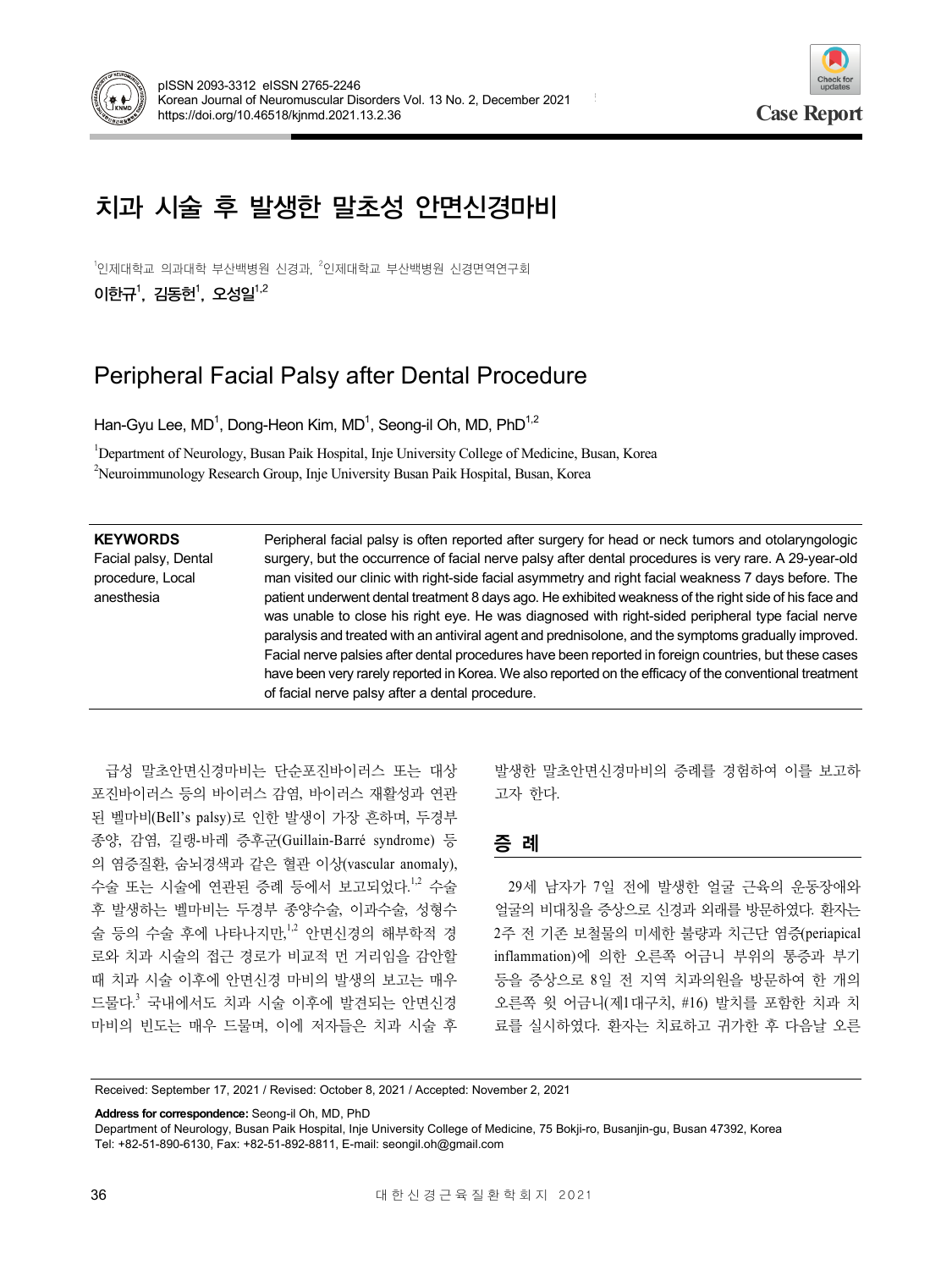쪽 얼굴의 안면마비를 인지하였다. 환자는 해당 치과의원을 다시 방문하였는데, 그 곳에서 우선 경과 관찰하도록 권유 받아 안면마비에 대해서 특별한 치료 없이 지냈다. 하지만 증상은 처음과 비슷한 정도로 유지되며 호전되지 않았고, 이에 환자는 적절한 치료를 위해 신경과 외래를 방문하였 다. 수술 당시 입 안쪽으로 접근 후 국소마취제를 주사하였 고, 치과 시술 과정에서 안면신경을 포함한 신경 손상을 의 심할 만한 증상은 없었다고 하였다. 병력 청취를 통해 국소 마취제의 투입 방향 또는 용량 등의 자세한 치료 방법은 확 인할 수 없었다. 과거력에서 외상, 감염, 뇌혈관질환 등의 병력은 없었다. 신체 검사에서 오른쪽 입 모양 만들기, 이마 의 주름잡기와 눈꺼풀 감는 힘이 감소하였고, 오른쪽 말초 안면신경마비로 진단하였다. 다른 뇌신경 손상을 확인하기 위한 신경진찰에서 시야장애, 안구운동장애, 양측의 얼굴의

감각 이상, 구역반사, 삼키기 장애, 혀와 입인두의 미각을 포함한 감각 이상, 혀의 운동 이상은 없었다. 오른쪽 귀 뒤 의 통증은 없었다. 안면신경마비의 척도는 House-Brackman facial nerve grading scale III로 확인되었다. 증상 발생 8일 후 시행한 순목반사 검사에서 우측 자극 시 동측 R1은 진폭이 매우 작고 연장되어 있었으며(R1, 13.10 ms; reference range, 13.0), 동측 R2의 전위가 나타나지 않았고, 좌측 자극 시 반 대측 R2의 전위가 나타나지 않았다(Fig. 1, Tables 1, 2). 안 면신경전도 검사에서 양측의 안륜근에서 기록을 할 때 복합 근활동전위의 잠복기는 차이가 나지 않았지만(Rt, 2.3 ms; Lt, 2.2 ms; reference range, 3.0 ms) 진폭은 정상 범위 내에 서 좌우의 차이가 뚜렷하였다(Rt, 3.4 mV; Lt, 5.1 mV; reference range, 1.0 mV) (Tables 1, 2). 근전도 검사에서 급성 탈신경전위와 만성 탈신경전위 및 신경재분포전위는 발견



Figure 1. Results of the blink reflex study. The blink reflexes showed normal ipsilateral R1and R2 latencies and contralateral R2 latency with left supraorbital nerve stimulation (A). The ipsilateral R1 response was prolonged and there was no response in ipsilateral R2 latency and contralateral R2 latency with right supraorbital nerve stimulation (B). Lt, left; Rt, right.

#### **Table 1.** Facial nerve conduction study

| Nerve/site        | Lt facial nerve |                | Rt facial nerve |                |                                |
|-------------------|-----------------|----------------|-----------------|----------------|--------------------------------|
|                   | Latency (ms)    | Amplitude (mV) | Latency (ms)    | Amplitude (mV) | Lt-Rt amplitude difference (%) |
| Orbicularis oculi | ے ۔             |                |                 |                | 33.3                           |

Lt, left; Rt, right.

#### **Table 2.** Blink reflex study

| Nerve/site           | Ipsilateral R1 (ms) | Ipsilateral R2 (ms) | Contralateral R2 (ms) |
|----------------------|---------------------|---------------------|-----------------------|
| Left supraorbital    |                     |                     |                       |
| Right                |                     |                     | NR.                   |
| Left                 | 11.14               | 35.35               |                       |
| Right supraorbital   |                     |                     |                       |
| Right                | 13.10               | <b>NR</b>           |                       |
| Left                 |                     |                     | 34.64                 |
| $\sim$ $\sim$ $\sim$ |                     |                     |                       |

NR, no response.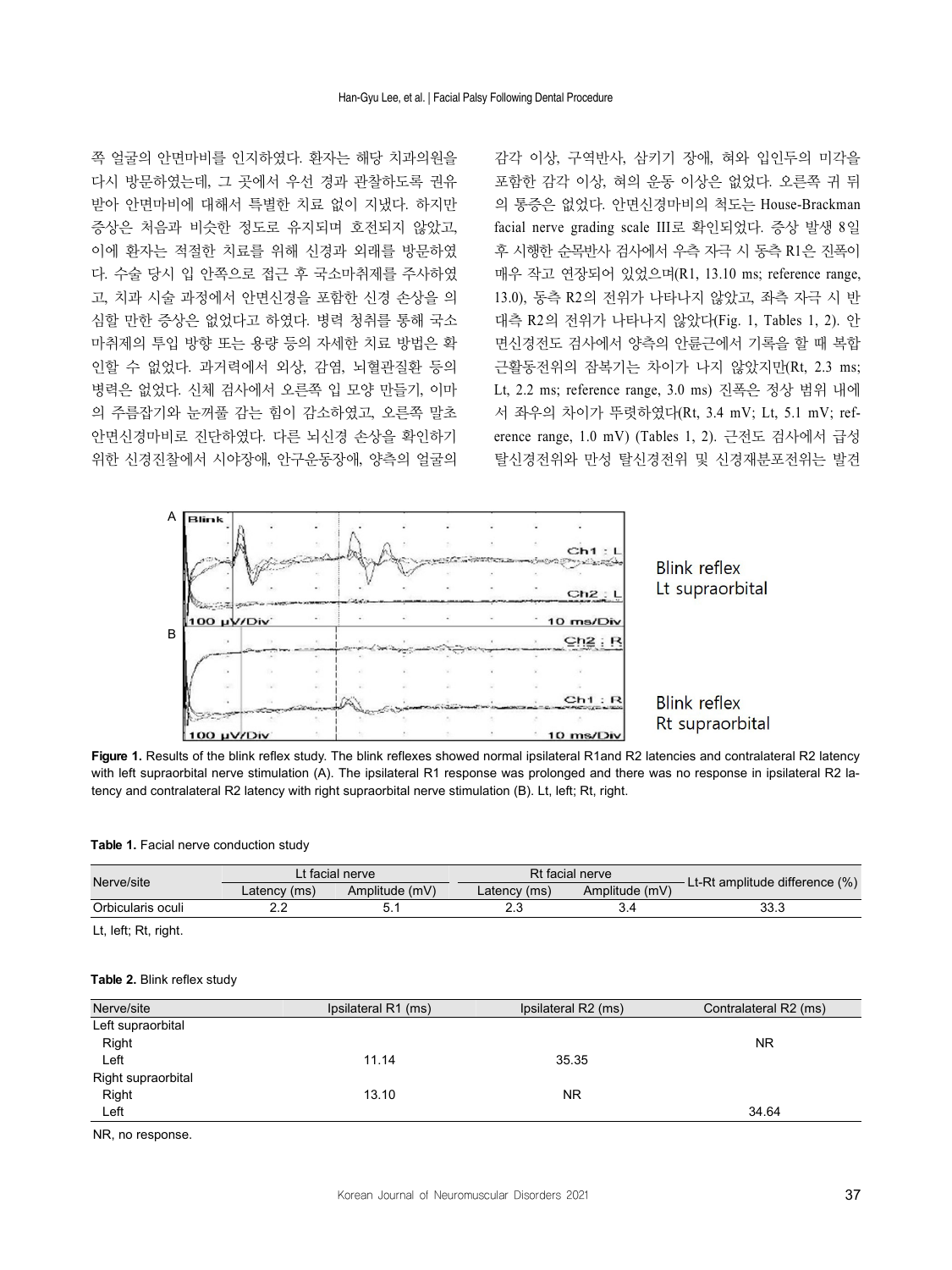되지 않았다. 두경부 magnetic resonance imaging과 경부 computed tomography에서 뇌와 주변 구조물에 이상 소견은 없었다. 외래 방문 후 경구 항바이러스제(valacyclovir, 750 mg tid) 및 경구 prednisolone 60 mg을 5일간 투여받고 2주간 용량을 줄여 치료하였고, 경과는 서서히 호전되었다. 10일 후 임상 증상은 House-Brackman facial nerve grading scale I로 호전의 경과를 보였다. 신경전도 검사와 순목반사 검사 는 다시 실시하지 못하였다.

### 고 찰

치과 치료 이후에 발생하는 안면신경마비는 몇 가지 가 능성으로 제시되고 있고, 즉시 발생하는 안면신경마비와 지 연되어 발생하는 안면신경마비로 구분하여 설명하고 있다. 4 즉시형 안면신경마비는 얼굴신경의 하나 또는 이상의 분지 에 직접적인 마취에 의한 것으로 발생하며 일반적으로 3시 간 이내에 안면신경마비가 발생한 것을 일컫는다. 일반적으 로는 국소마취제의 주사가 비교적 뒤로 깊게 주입되어 마 취 용액이 이하선 근처 또는 이하선 내로 전파되어 밀접한 위치에 있는 얼굴신경의 마비를 일으킬 수 있다고 설명하 고 있다.<sup>3,4</sup> 그러나 이하선이 얼굴신경을 감싸며 지나가지 않거나 아래턱 뒤 공간으로 이상 가지가 있는 경우를 보고 한 증례가 있었고, 이러한 경우에는 국소마취제를 적절하게 주입함에도 불구하고 얼굴신경에 직접 노출의 가능성이 증 가될 수 있다. 지연형 안면신경마비의 경우는 수시간 또는 수일 이후에 안면신경마비가 발생하는 경우를 말하며, 지연 형 발생은 더 복잡하며 그 기전은 즉시형 안면신경마비와 는 다른 몇 가지 가능성으로 설명하고 있다. 먼저 대상포진 바이러스 등의 바이러스의 재활성화가 벨마비를 일으킬 수 있다. <sup>5</sup> 이번 증례에서는 통증 주변의 심각한 농양 등의 병 력이 뚜렷하지 않지만 치근단 염증에 의한 통증의 병력이 있었기 때문에, 해당 부위의 염증 반응에 의한 안면신경마 비를 완전히 배제하기는 어려울 것이다. 두 번째로 치과 치 료 이후에 반사 교감신경 혈관연축(reflex sympathetic vasospasm)이 붓꼭지구멍(stylomastoid foramen) 부위의 허혈성 마비를 유발하여 벨마비가 발생한다고 설명하고 있다. 그 기전으로는 마취 용액 자체 또는 대사물, 바늘의 직접 자극 이 외경동맥과 연관되어 있는 교감신경총에 자극을 일으키 게 되고, 그 다음 단계로 신경총을 덮고 있는 붓꼭지혈관에 허혈성 변화를 일으키는 것이다. 3,4

안면신경마비 외에도 치과 치료 중 국소마취의 부위에 따라 감각 이상, 호너증후군, 급작스러운 청력 이상, 외전신 경마비, 일시적 시력장애 등이 드물게 발생할 수 있기 때문 에, 3,4 이러한 경우 치과 의사뿐만 아니라 신경학적 증상으 로 의뢰받는 신경과 의사도 치료 과정에 대한 주의 깊은 병 력 청취가 요구된다.

치과 치료 이후의 안면신경마비의 발생 기전이 아직 명 확하게 밝혀지지 않았을 뿐만 아니라 치료 방법이나 질병 의 경과에 대한 연구가 많이 되어 있지 않다. 본 증례는 치 과 치료 이후에 수시간 이내에 안면신경마비가 발생한 것 으로 판단되어 초기에 즉시형 안면신경마비로 판단되어 특 별한 치료 없이 경과를 지켜보고 있던 환자이다. 즉시형 안 면신경마비가 주로 3시간 이내 호전되는 것을 고려하면<sup>4</sup> 본 원에 방문할 당시 7일간 지속된 안면신경마비는 지연형 기 전을 동반한 것으로 판단하였다. 지연형 기전 중 치과 치료 와 연관된 손상으로 인해 재활성화된 바이러스에 의한 마 비, 반사 교감신경 혈관연축으로 인한 허혈성 변화와 이차 적인 부종 그리고 국소마취액의 분해로 인한 이차적인 반 응 등으로 설명해볼 수 있다.<sup>3,4</sup> 지연형 안면신경마비의 치 료에 대해서는 아직 체계화된 연구가 되어 있지 않기 때문 에 치료에 아직 이견이 있지만, 스테로이드를 포함한 치료 를 가능하면 빨리 하는 것이 결과를 좋게 할 수 있다고 여 겨지고 있다. 스테로이드 기본 치료에 dextran 또는 pentoxifylline을 추가하는 것이 도움이 된다는 보고도 있다. 항바 이러스 치료는 바이러스 재활성화 기전에 대한 치료로 같 이 시행할 수 있으며, 벨마비에서 치료 효과를 확인할 수 있었기 때문에 지연형 안면신경마비에 사용될 수 있다고 설명하고 있다. <sup>3</sup> 본 증례에서도 치과 치료 당시의 마취 부 위와 병의 경과를 정확히 추론하기 힘든 상태이므로, 벨마 비에 준하는 치료로 항바이러스제와 스테로이드를 신경과 에 방문할 때부터 시작하였다. 환자에게 8일째부터 치료를 시작한 것을 감안하면 안면신경마비의 치료의 경과는 좋은 편이라고 할 수 있다.

본 증례는 치과 치료 이후에 안면신경마비가 수시간 이 내 발생하여 즉시형 안면신경마비로 초기에 판단되었지만 증상이 1주 이상 지속되어 지연형 말초안면신경마비로 치 료한 경우이다. 이러한 안면신경마비의 발생은 외국에서 드 물게 보고되어 주의를 요구하고 있었지만,<sup>3-5</sup> 국내에서는 잘 보고되지 않은 증례로 볼 수 있다. 치과 치료 이후에 발생 한 안면신경마비의 치료는 아직 정해져 있지 않았지만, 본 증례를 통해서 지연형 안면신경마비에서 벨마비의 일반적 인 치료 방법의 유효성을 확인할 수 있었으며, 이에 대해서 는 치료와 장기적인 임상 경과에 대한 후속 연구를 통해 확 인이 필요할 것이다.